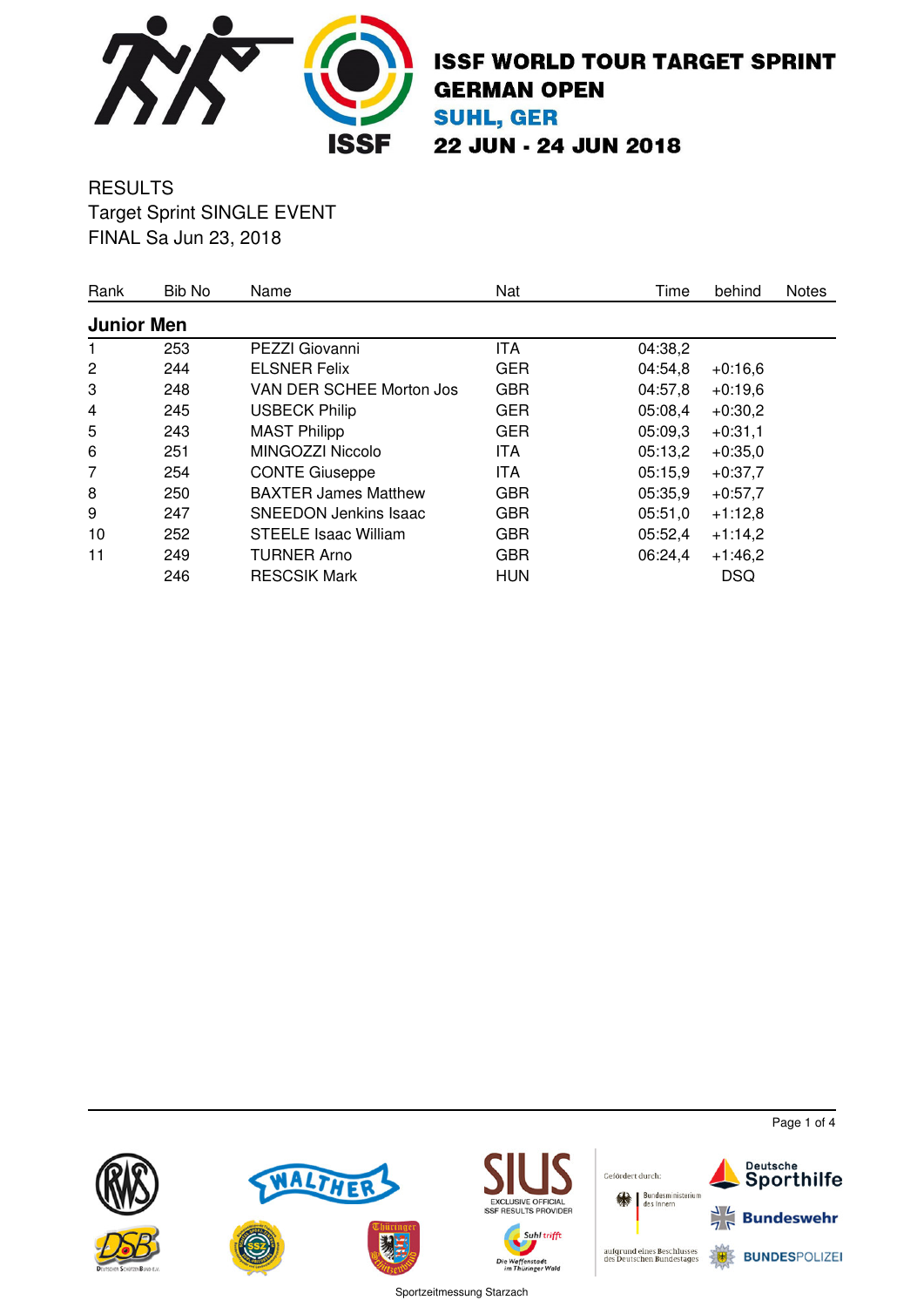

#### **RESULTS** Target Sprint SINGLE EVENT FINAL Sa Jun 23, 2018

| Rank           | Bib No              | Name                           | Nat        | Time    | behind    | <b>Notes</b> |
|----------------|---------------------|--------------------------------|------------|---------|-----------|--------------|
|                | <b>Junior Women</b> |                                |            |         |           |              |
| 1.             | 77                  | GUGGENMOS Madlen               | <b>GER</b> | 05:16,5 |           |              |
| $\overline{2}$ | 78                  | <b>BUSCHSIEWEKE Edith</b>      | <b>GER</b> | 05:27,7 | $+0:11,2$ |              |
| 3              | 93                  | <b>SHAWYER Emily May</b>       | <b>GBR</b> | 05:35,1 | $+0.18,6$ |              |
| $\overline{4}$ | 92                  | <b>ROBBINS Katie May</b>       | <b>GBR</b> | 05:37,9 | $+0:21,4$ |              |
| 5              | 94                  | <b>CLARK Poppy Nell Bowden</b> | <b>GBR</b> | 05:41,0 | $+0:24,5$ |              |
| 6              | 90                  | <b>TORBA Tabea</b>             | <b>GER</b> | 05:47,6 | $+0:31,1$ |              |
| $\overline{7}$ | 95                  | <b>VARESCO Sylvia</b>          | ITA        | 05:59,0 | $+0:42,4$ |              |



Page 2 of 4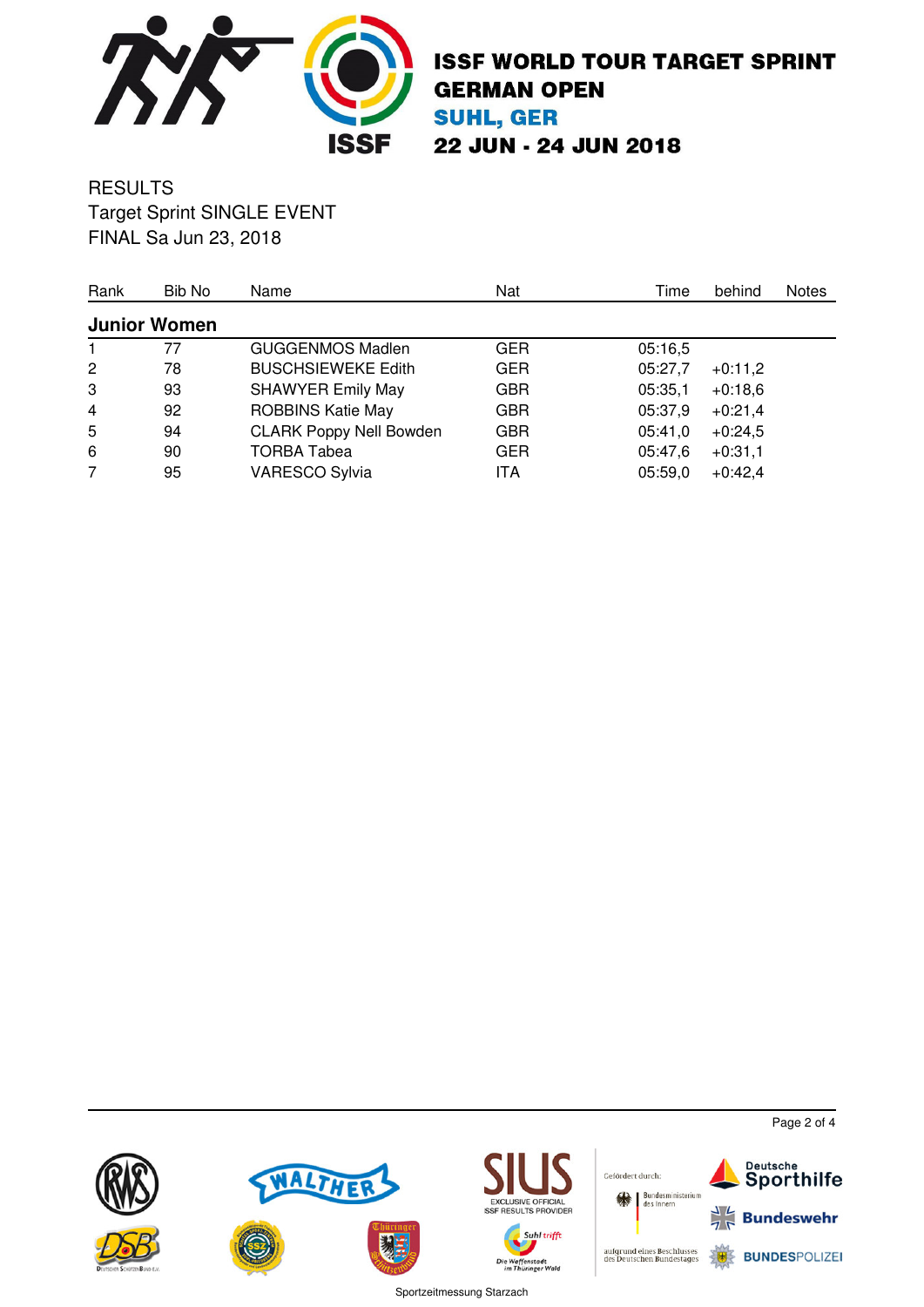

#### **RESULTS** Target Sprint SINGLE EVENT FINAL Sa Jun 23, 2018

| Rank           | Bib No | Name                         | Nat        | Time    | behind    | Notes |
|----------------|--------|------------------------------|------------|---------|-----------|-------|
| Men            |        |                              |            |         |           |       |
| 1              | 291    | <b>HERMLE Dominik</b>        | <b>GER</b> | 04:36,4 |           |       |
| $\overline{2}$ | 295    | <b>RICCIO Davide</b>         | ITA        | 04:43,5 | $+0:07,1$ |       |
| 3              | 299    | UNTERPERTINGER Georg         | ITA        | 04:45,0 | $+0.08,6$ |       |
| 4              | 297    | <b>GATTO Giulio</b>          | ITA        | 04:48,2 | $+0:11,8$ |       |
| 5              | 292    | <b>HASLINGER Thomas</b>      | <b>GER</b> | 04:51,7 | $+0:15,3$ |       |
| 6              | 290    | <b>HERR Michael</b>          | <b>GER</b> | 05:01,7 | $+0:25,3$ |       |
| 7              | 296    | <b>BUEKI David</b>           | <b>HUN</b> | 05:04,1 | $+0:27,7$ |       |
| 8              | 298    | <b>DISTEFANO Alessio</b>     | ITA        | 05:04,9 | $+0:28,5$ |       |
| 9              | 301    | <b>BUEKI Adam</b>            | <b>HUN</b> | 05:05,2 | $+0:28,8$ |       |
| 10             | 294    | <b>VASS Oliver Charles</b>   | <b>GBR</b> | 05:10,2 | $+0:33,8$ |       |
| 11             | 300    | <b>GLOVER Anthony Gerard</b> | <b>GBR</b> | 06:21,1 | $+1:44,7$ |       |



Page 3 of 4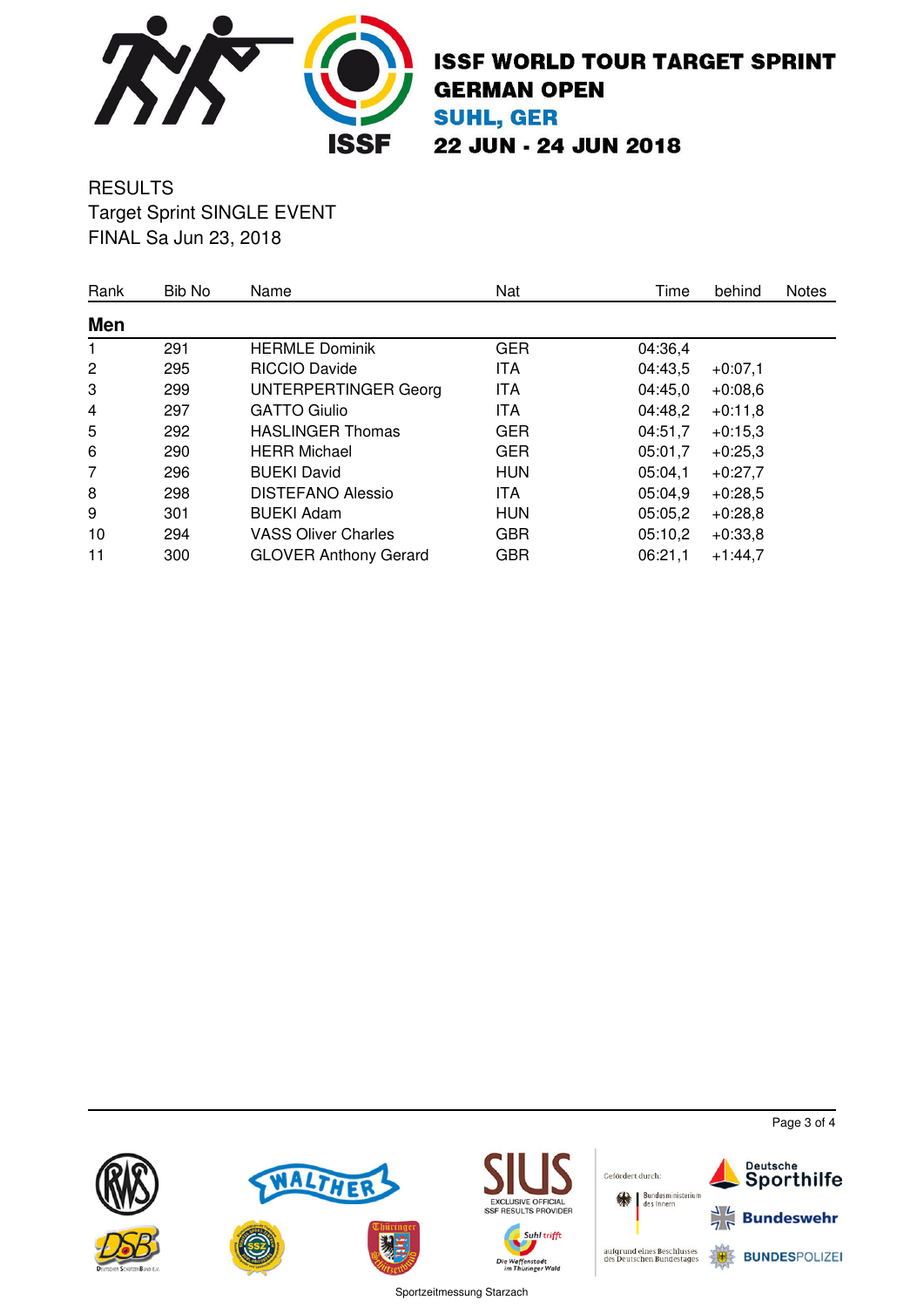

#### **RESULTS** Target Sprint SINGLE EVENT FINAL Sa Jun 23, 2018

| Rank           | Bib No | Name                       | Nat        | Time    | behind    | <b>Notes</b> |
|----------------|--------|----------------------------|------------|---------|-----------|--------------|
| Women          |        |                            |            |         |           |              |
|                | 114    | LANDWEHR Jana              | <b>GER</b> | 05:03,3 |           |              |
| $\overline{2}$ | 116    | <b>SCHMIDT Kerstin</b>     | <b>GER</b> | 05:04.9 | $+0.01,6$ |              |
| 3              | 115    | <b>FLACK Anita</b>         | <b>GER</b> | 05:08,2 | $+0:04,9$ |              |
| $\overline{4}$ | 119    | <b>MCMANUS Rachel Jane</b> | <b>GBR</b> | 05:21,9 | $+0.18,6$ |              |
| 5              | 120    | <b>ALBERIGI Manuela</b>    | <b>ITA</b> | 05:39,6 | $+0.36,3$ |              |
| 6              | 118    | <b>MACALI</b> Francesca    | <b>ITA</b> | 05:42,2 | $+0.38,9$ |              |
| 7              | 117    | DA S MARTINO Nora          | ITA        | 05:53,4 | $+0:50,1$ |              |
| 8              | 121    | <b>KEENAN Bethany Elin</b> | <b>GBR</b> | 06:09,0 | $+1:05,7$ |              |



Page 4 of 4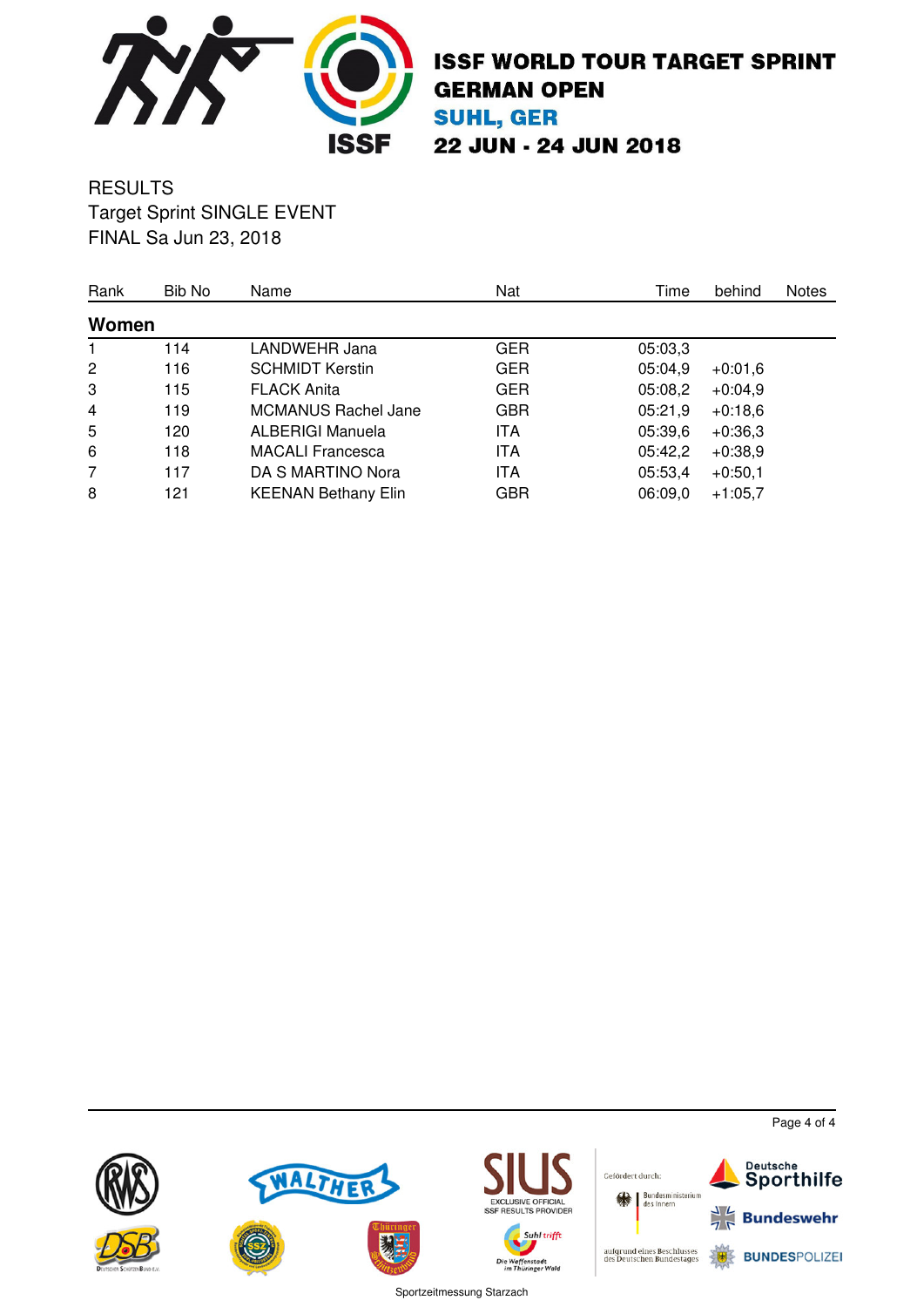

# **RESULTS Single Mixed Men/Women FINAL**

## So 24 Jun 2018, START TIME 13:30

| Rank           | Bib No                  | Name                        | G | Nat                         | Time    | <b>Behind</b>     | Remark |
|----------------|-------------------------|-----------------------------|---|-----------------------------|---------|-------------------|--------|
|                |                         |                             |   |                             |         |                   |        |
| $\mathbf{1}$   | 12                      | <b>Germany 4</b>            |   | <b>GER - Germany</b>        | 12:22,1 |                   |        |
|                | $12 - 1$                | <b>FLACK Anita</b>          | W |                             |         |                   |        |
|                | $12 - 2$                | <b>HASLINGER Thomas</b>     | m |                             |         |                   |        |
|                |                         |                             |   |                             |         |                   |        |
| 2 <sup>2</sup> | $\overline{3}$          | <b>Germany 1</b>            |   | <b>GER - Germany</b>        | 12:33,3 | $+0:11,2$         |        |
|                | $3 - 1$                 | <b>SCHMIDT Kerstin</b>      | W |                             |         |                   |        |
|                | $3-2$                   | <b>HERR Michael</b>         | m |                             |         |                   |        |
|                |                         |                             |   |                             |         |                   |        |
| $\overline{3}$ | $\overline{\mathbf{4}}$ | Italy 2                     |   | <b>ITA - Italy</b>          |         | $12:41,6$ +0:19,5 |        |
|                | $4 - 1$                 | <b>ALBERIGI Manuela</b>     | W |                             |         |                   |        |
|                | $4-2$                   | <b>RICCIO Davide</b>        | m |                             |         |                   |        |
|                |                         |                             |   |                             |         |                   |        |
| $\overline{4}$ | $6\phantom{a}$          | <b>Germany 2</b>            |   | <b>GER - Germany</b>        | 12:48,5 | $+0:26,4$         |        |
|                | $6 - 1$                 | <b>LANDWEHR Jana</b>        | W |                             |         |                   |        |
|                | $6-2$                   | <b>HERMLE Dominik</b>       | m |                             |         |                   |        |
|                |                         |                             |   |                             |         |                   |        |
| 5 <sup>5</sup> | 5 <sup>5</sup>          | <b>Great Britain 4</b>      |   | <b>GBR</b> - United Kingdom |         | $13:41,7$ +1:19,6 |        |
|                | $5 - 1$                 | <b>SHAWYER Emily May</b>    | W |                             |         |                   |        |
|                | $5-2$                   | <b>BAXTER James Matthew</b> | m |                             |         |                   |        |
|                |                         |                             |   |                             |         |                   |        |
| $6\phantom{a}$ | 10                      | Italy 4                     |   | <b>ITA - Italy</b>          | 13:51,0 | $+1:28,9$         |        |
|                | $10-1$                  | <b>MACALI Francesca</b>     | W |                             |         |                   |        |
|                | $10 - 2$                | <b>UNTERPERTINGER Georg</b> | m |                             |         |                   |        |
|                |                         |                             |   |                             |         |                   |        |
| $\overline{7}$ | 9                       | <b>Germany 3</b>            |   | <b>GER - Germany</b>        |         | 13:56,6 +1:34,5   |        |
|                | $9 - 1$                 | <b>GUGGENMOS Madlen</b>     | W |                             |         |                   |        |
|                | $9 - 2$                 | <b>USBECK Philip</b>        | m |                             |         |                   |        |